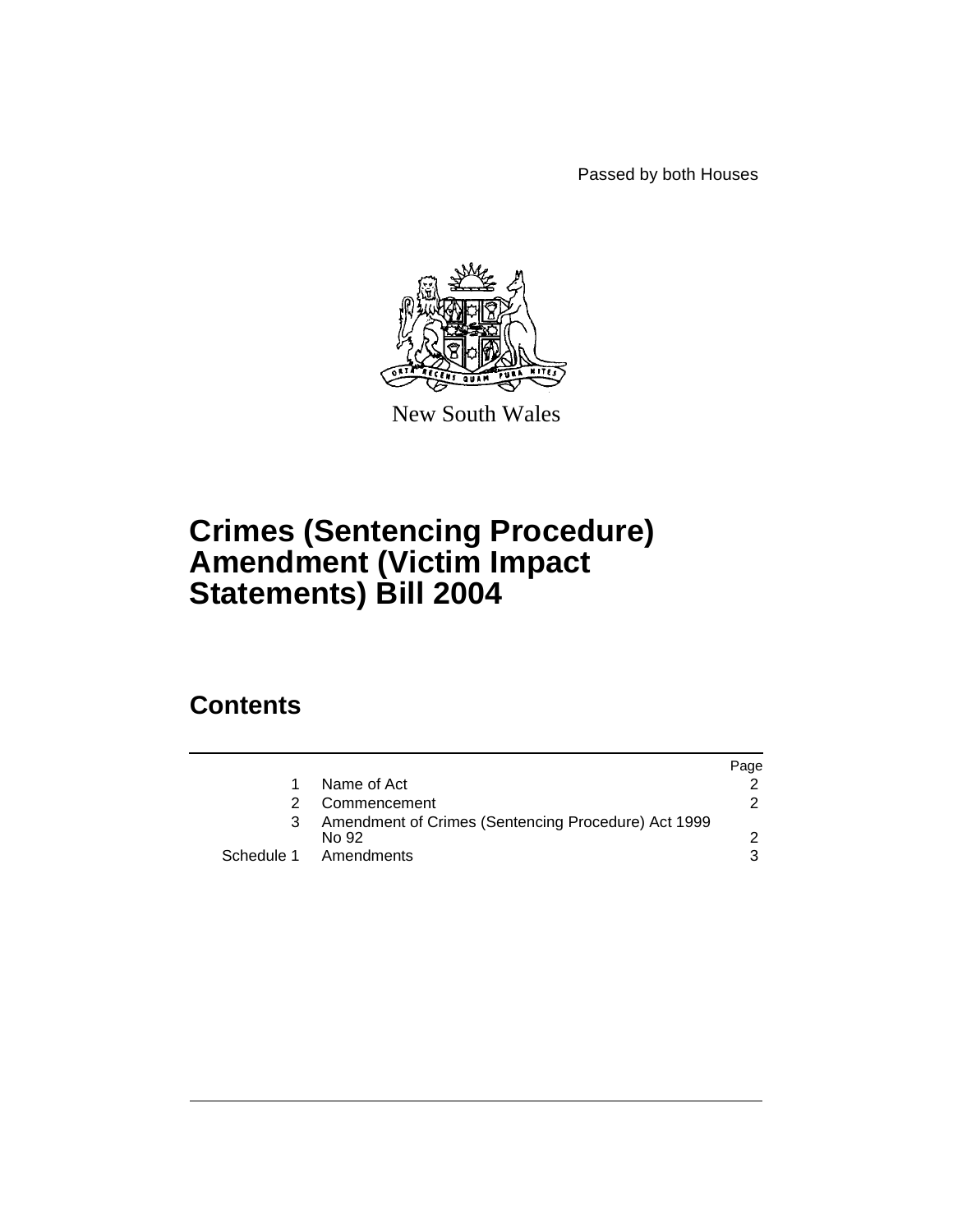*I certify that this PUBLIC BILL, which originated in the LEGISLATIVE ASSEMBLY, has finally passed the LEGISLATIVE COUNCIL and the LEGISLATIVE ASSEMBLY of NEW SOUTH WALES.*

> *Clerk of the Legislative Assembly. Legislative Assembly, Sydney, , 2004*



New South Wales

# **Crimes (Sentencing Procedure) Amendment (Victim Impact Statements) Bill 2004**

Act No , 2004

An Act to amend the *Crimes (Sentencing Procedure) Act 1999* to expand the category of offences in respect of which a Local Court may receive and consider victim impact statements; and for other purposes.

*I have examined this Bill, and find it to correspond in all respects with the Bill as finally passed by both Houses.*

*Chairman of Committees of the Legislative Assembly.*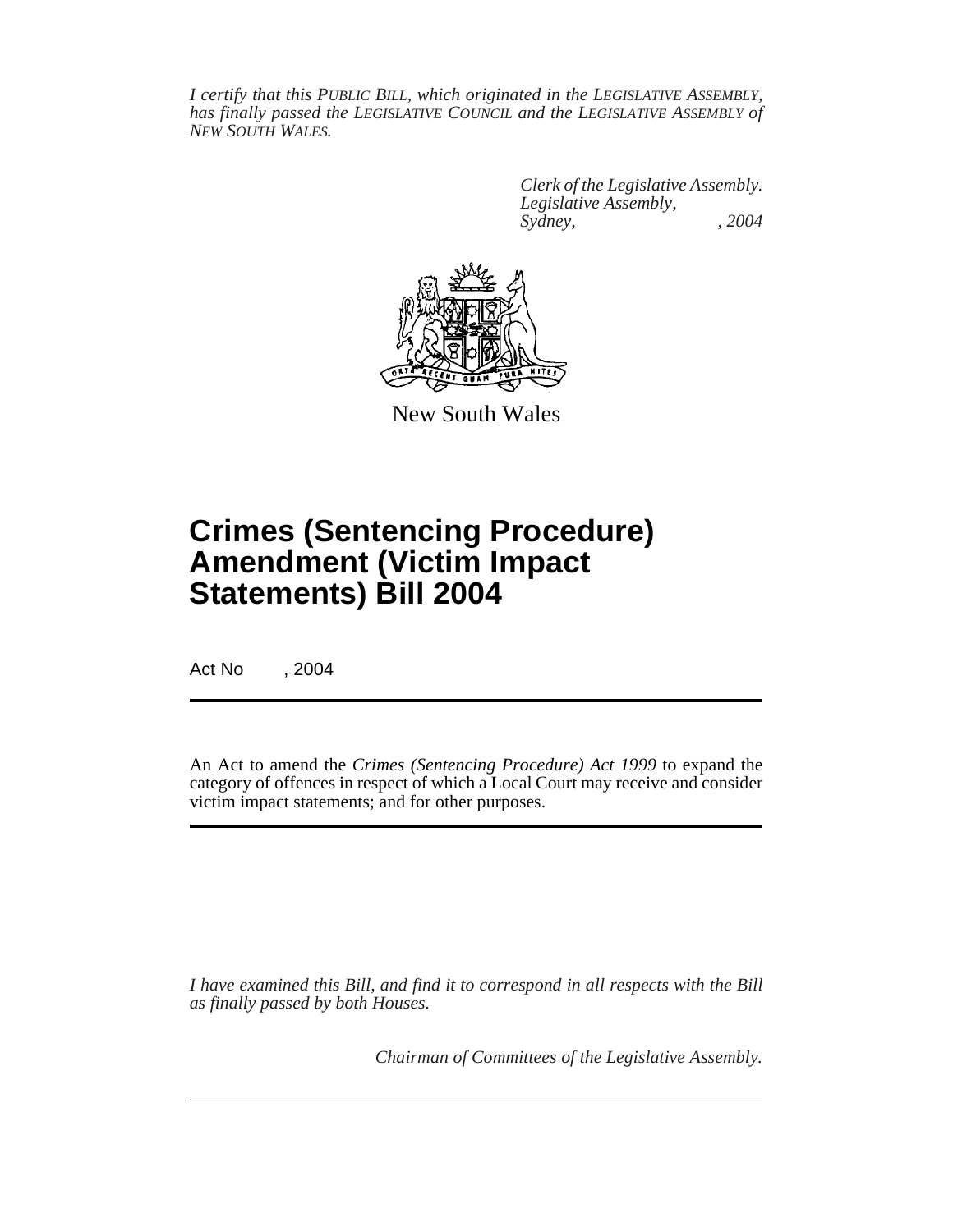Crimes (Sentencing Procedure) Amendment (Victim Impact Statements) Bill Clause 1 2004

#### **The Legislature of New South Wales enacts:**

#### **1 Name of Act**

This Act is the *Crimes (Sentencing Procedure) Amendment (Victim Impact Statements) Act 2004*.

#### **2 Commencement**

This Act commences on a day to be appointed by proclamation.

#### **3 Amendment of Crimes (Sentencing Procedure) Act 1999 No 92**

The *Crimes (Sentencing Procedure) Act 1999* is amended as set out in Schedule 1.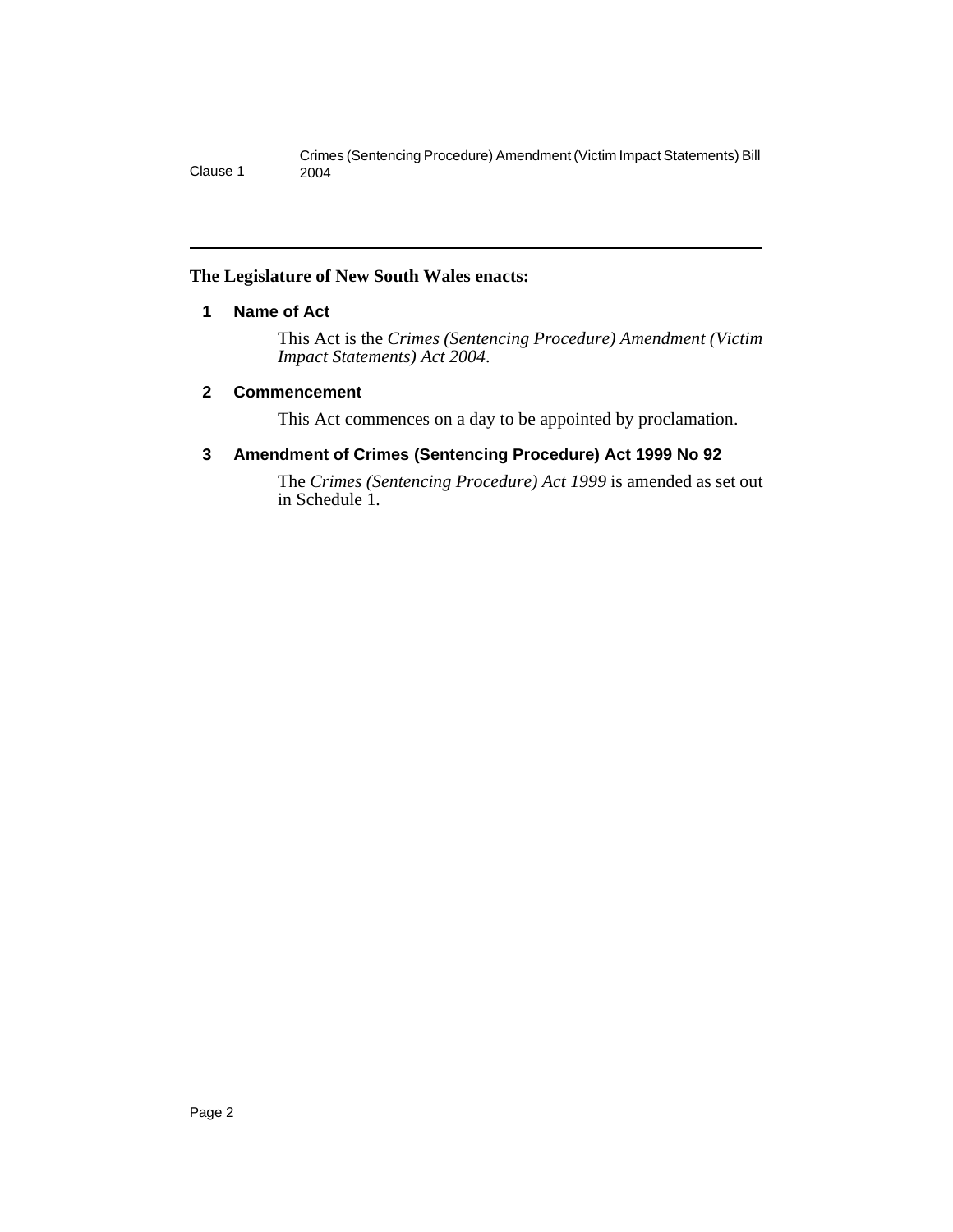Crimes (Sentencing Procedure) Amendment (Victim Impact Statements) Bill 2004

Amendments **Schedule 1** and the 1990 state 1 and 1990 state 1 and 1990 state 1 and 1990 state 1 and 1990 state 1

(Section 3)

### **Schedule 1 Amendments**

#### **[1] Section 27 Application of Division**

Insert at the end of section 27 (3) (b):

, or

- (c) an offence that is referred to in Table 1 of Schedule 1 to the *Criminal Procedure Act 1986* and that:
	- (i) results in actual physical bodily harm to any person, or
	- (ii) involves an act of actual or threatened violence or an act of sexual assault.

#### **[2] Section 28 When victim impact statements may be received and considered**

Omit "the Supreme Court, Industrial Relations Commission or District Court" wherever occurring.

Insert instead "a court".

#### **[3] Section 28 (5)**

Omit "The Supreme Court, Industrial Relations Commission or District Court".

Insert instead "A court".

#### **[4] Section 28 (6)**

Omit the subsection.

#### **[5] Schedule 2 Savings, transitional and other provisions**

Insert at the end of clause 1 (1):

*Crimes (Sentencing Procedure) Amendment (Victim Impact Statements) Act 2004*